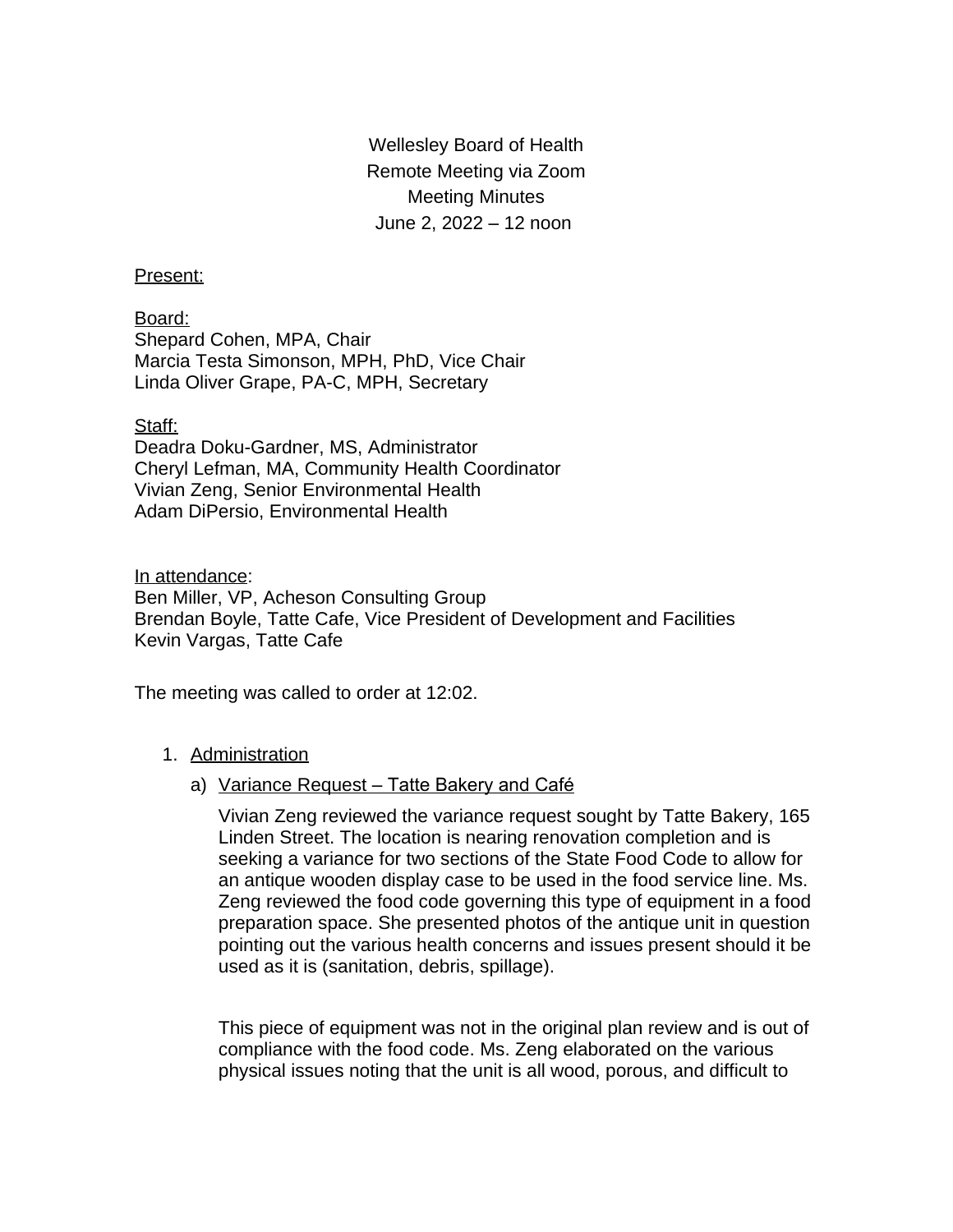keep clean as it is not a smooth surface. Photos of the various deep nicks and scratches were presented.

Brendan Boyle showed photos of the Viennoiserie antique display case being used in another Tatte Bakery location. He reviewed the Wellesley café layout, floor plan and customer traffic plan. Mr. Boyle provided an overview as to how the antique piece is to be utilized for food service.

Mr. Boyle suggested that the location use a pourable epoxy resin that can be cleaned on a frequent basis. He reviewed other options to improve the condition of the unit on the service side.

Mr. Boyle reported that all Tatte locations receive a 100-point third party inspection by EcoSure (a division of Ecolab). Mr. Boyle elaborated that this onsite food safety assessment and safety audit is done on a quarterly basis. Mr. Boyle also provided the regular cleaning and sanitizing SOP.

Ms. Zeng reviewed her recommendations on the use of the furniture display unit. In addition, she is requiring an increase in the number of Ecolab pest inspections as another food establishment in that area is experiencing a rodent issue.

A review of the epoxy being used on the countertop and shelving was provided. Marcia Testa Simonson suggested the use of marine level epoxy.

Linda Oliver Grape inquired as to whether the piece was included in the initial plan and if similar units are standard in the other 23 Tatte Bakery locations. Mr. Boyle indicated that unit had been presented in the initial plan and that this unit was in the construction plan. Ms. Oliver Grape further inquired as to what was done in the other locations (to satisfy the food code). Mr. Boyle reported that the antique units are standard in all the Tatte locations, and the issue (of satisfying the food code ) has never been raised before.

Vivian Zeng reported that she had recently spoken with the principal Boston health inspector and that the Boston Tatte locations have been cited for using the non-porous service equipment. Furthermore, Ms. Zeng elaborated that the equipment sheet was never sent on site and the contractor only knew the measurements of the unit.

The Board of Health voted to approve the variance requests with the following conditions and requirements:

1. The countertop will be sealed with epoxy resin.